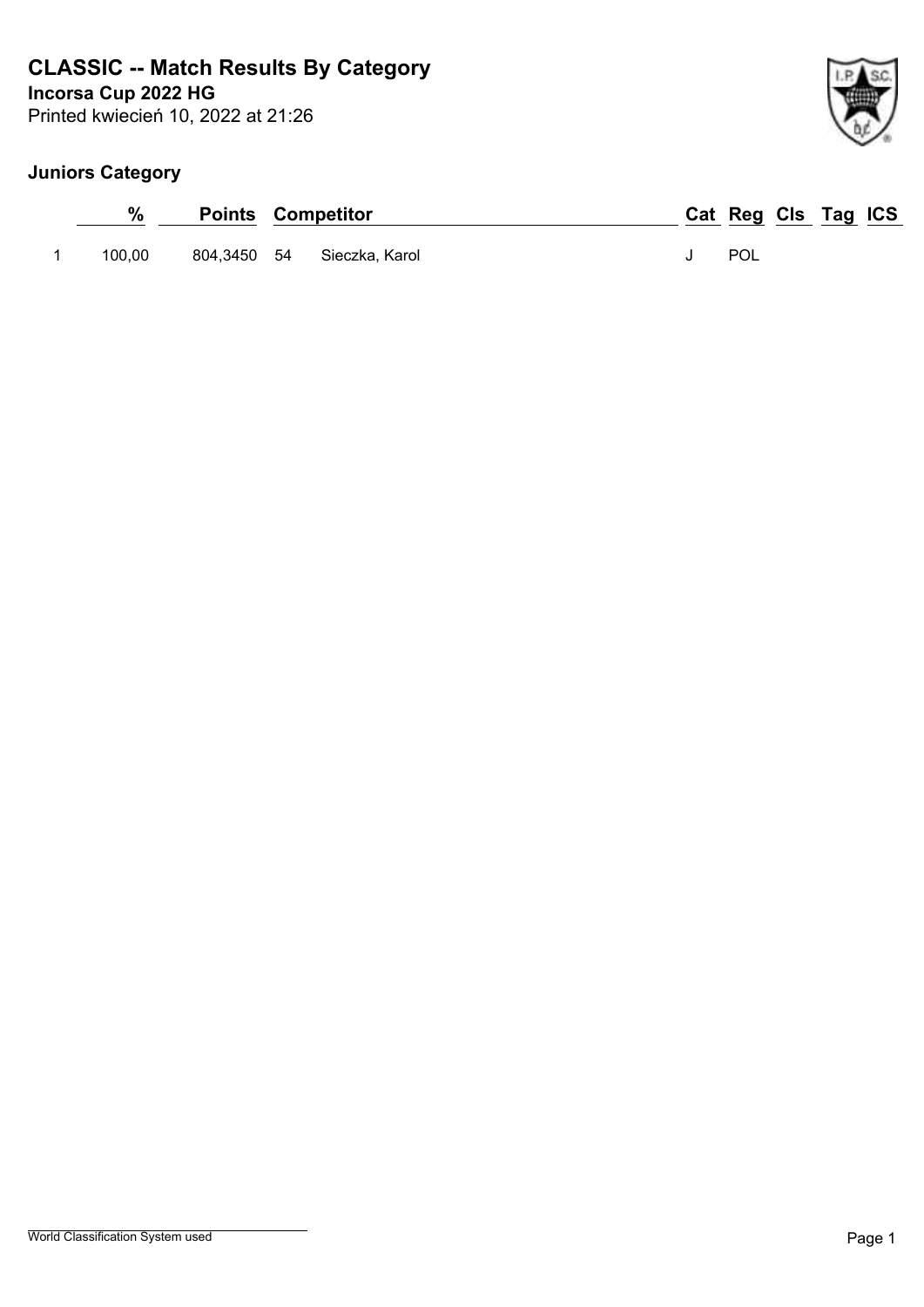## **Incorsa Cup 2022 HG OPEN -- Match Results By Category**

Printed kwiecień 10, 2022 at 21:26

## **Ladies Category**

| $\%$   | <b>Points Competitor</b>  | Cat Reg Cls Tag ICS |  |
|--------|---------------------------|---------------------|--|
| 100.00 | 839,3247 5 Pawlik, Celina | POL                 |  |

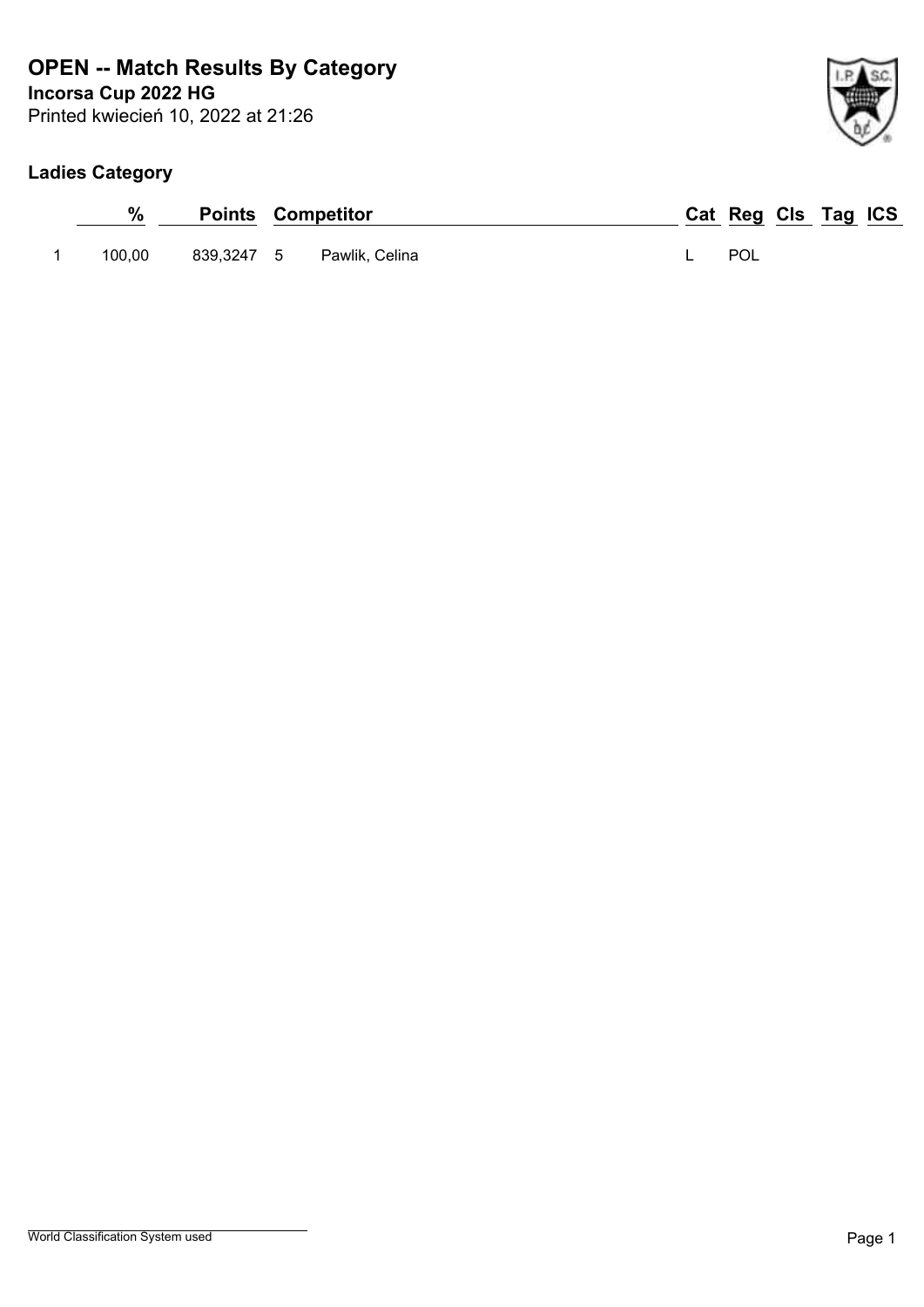## **Incorsa Cup 2022 HG OPEN -- Match Results By Category**

Printed kwiecień 10, 2022 at 21:26

|        |             | <b>Points Competitor</b> | Cat Reg Cls Tag ICS |
|--------|-------------|--------------------------|---------------------|
| 100.00 | 563,1642 91 | Magda, Mirosław          | POL                 |

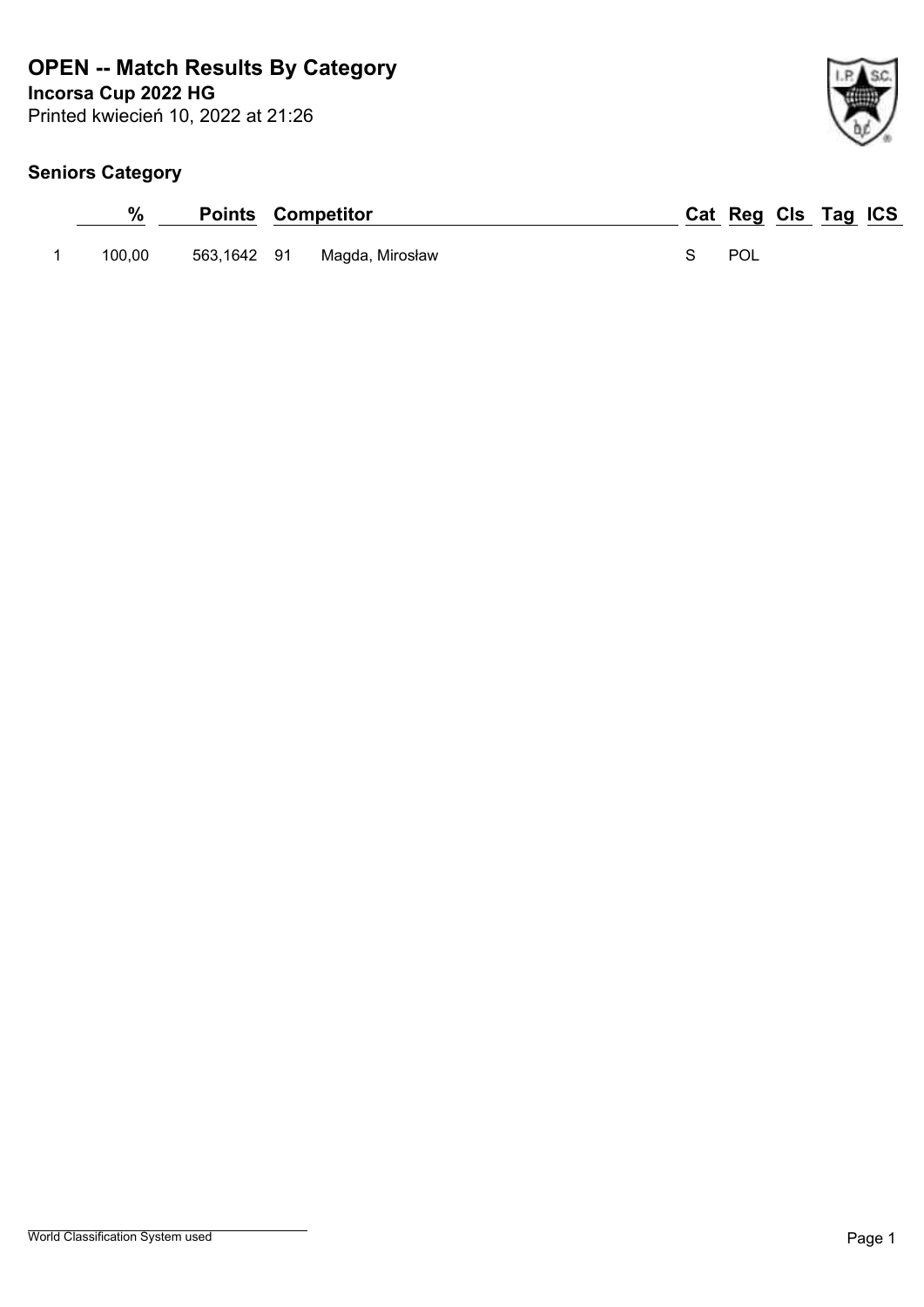## **Incorsa Cup 2022 HG OPEN -- Match Results By Category**

Printed kwiecień 10, 2022 at 21:26

## **Juniors Category**

| %      |             | <b>Points Competitor</b> |  | Cat Reg Cls Tag ICS |  |  |
|--------|-------------|--------------------------|--|---------------------|--|--|
| 100.00 | 1162,7003 1 | Chojnowski, Dawid        |  | POL                 |  |  |
| 83.48  | 970,6290 27 | Samson, Adrian           |  | POL                 |  |  |

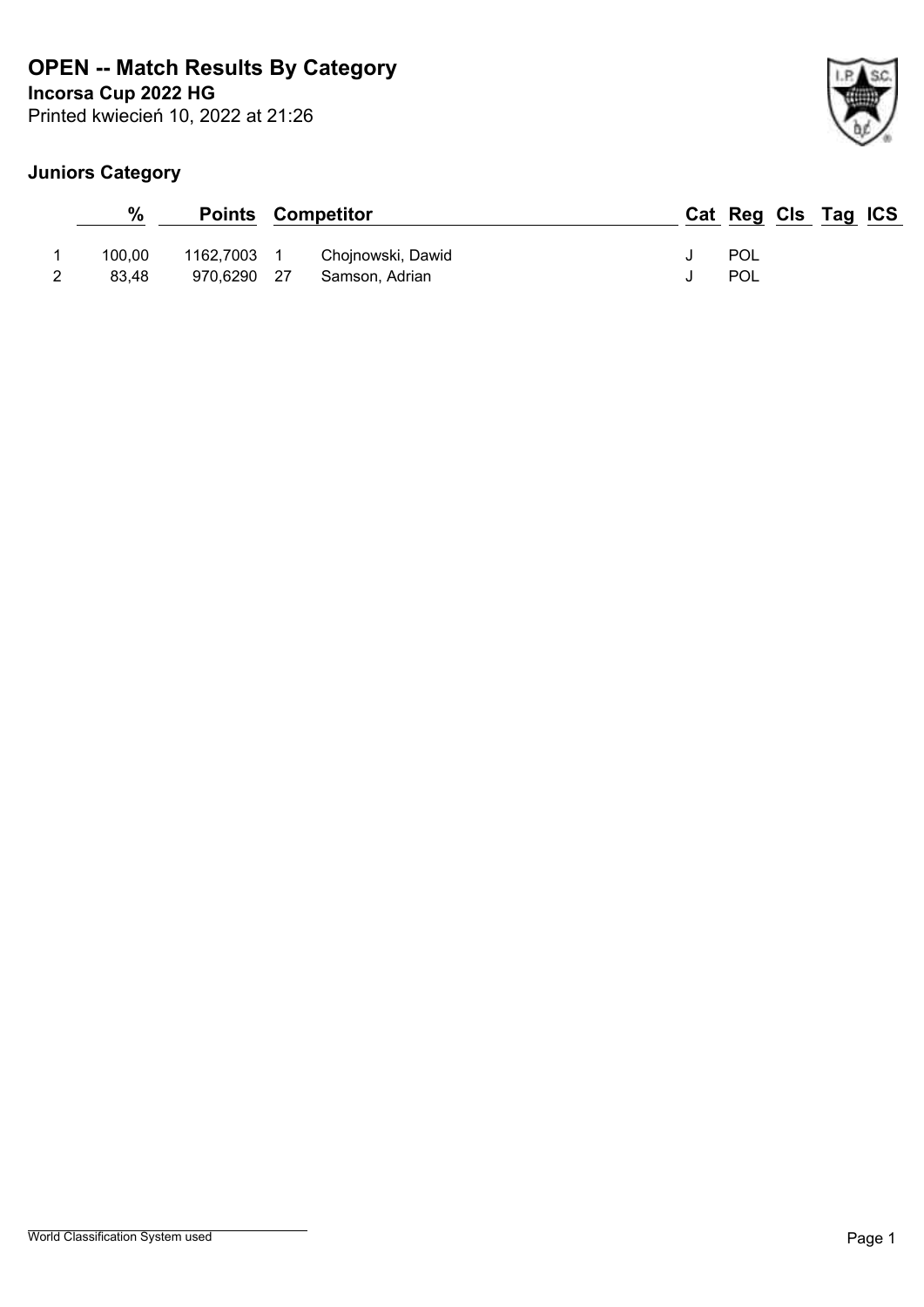**OPEN -- Match Results By Category**

**Incorsa Cup 2022 HG**

Printed kwiecień 10, 2022 at 21:26



## **Super Seniors Category**

| %      | <b>Points Competitor</b> |                            |        | Cat Reg Cls Tag ICS |  |  |
|--------|--------------------------|----------------------------|--------|---------------------|--|--|
| 100.00 |                          | 587,6001 14 Gołąb, Tadeusz | SS POL |                     |  |  |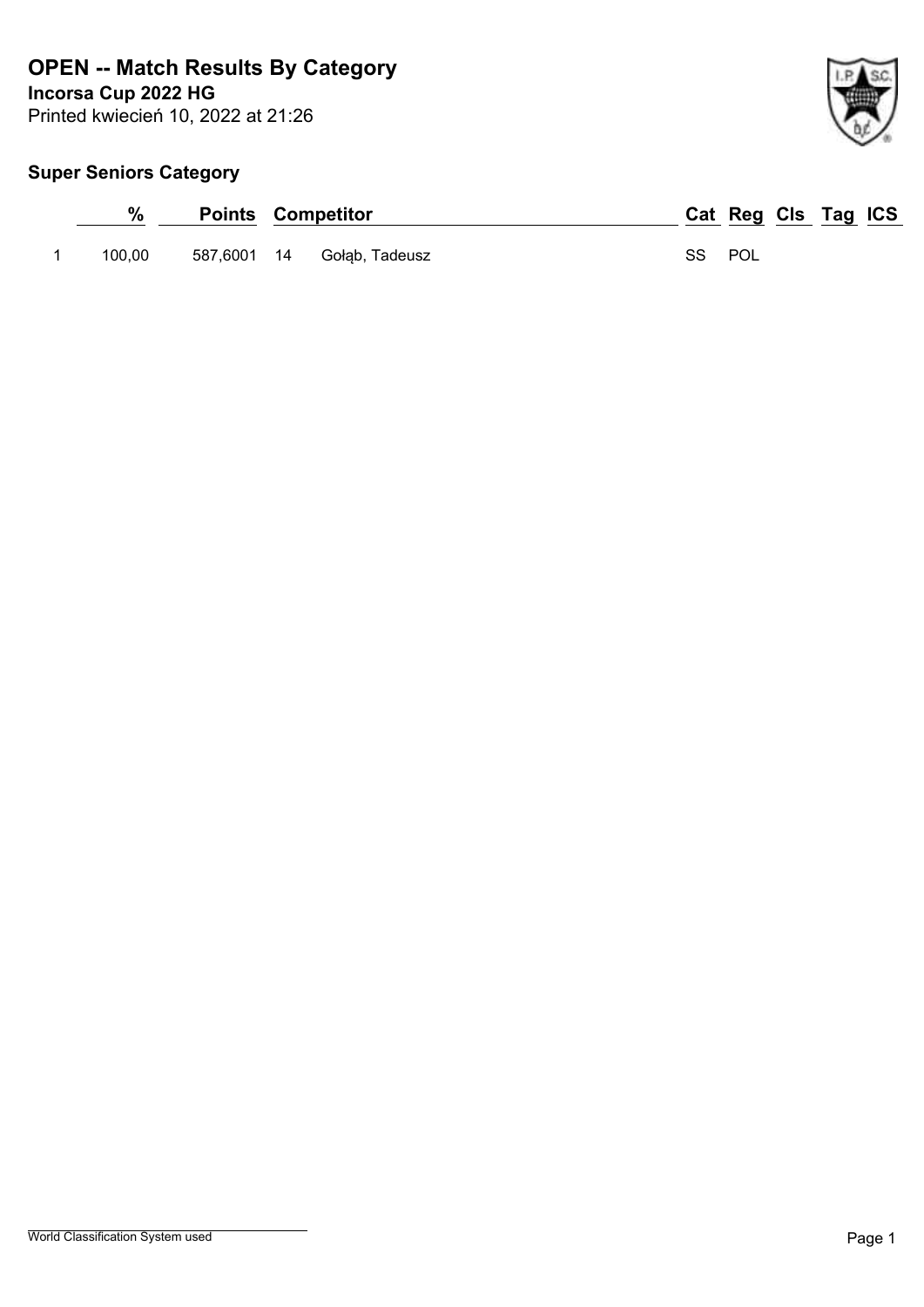**PRODUCTION -- Match Results By Category**

**Incorsa Cup 2022 HG**

Printed kwiecień 10, 2022 at 21:26

|                | $\%$   | <b>Points</b> |     | Competitor        |   | Cat Reg Cls Tag ICS |  |  |
|----------------|--------|---------------|-----|-------------------|---|---------------------|--|--|
| $\mathbf 1$    | 100,00 | 907,2393      | 83  | Bojanowski, Piotr | S | <b>POL</b>          |  |  |
| $\overline{2}$ | 97,17  | 881,5642      | 16  | Glezgo, Tomas     | S | <b>SVK</b>          |  |  |
| 3              | 93,17  | 845,2918      | 48  | Gądek, Wojciech   | S | <b>POL</b>          |  |  |
| 4              | 86,89  | 788,3121      | 103 | Łoziński, Paweł   | S | <b>POL</b>          |  |  |
| 5              | 78,04  | 708,0240      | 73  | Duda, Mariusz     | S | <b>POL</b>          |  |  |
| 6              | 75,26  | 682,8024      | 101 | Ludwin, Piotr     | S | <b>POL</b>          |  |  |
| $\overline{7}$ | 74,63  | 677,1121      | 84  | Stefaniuk, Jacek  | S | <b>POL</b>          |  |  |
| 8              | 62,43  | 566,3560      | 122 | Szuba, Zbigniew   | S | <b>POL</b>          |  |  |
| 9              | 61,00  | 553,3930      | 95  | Bismor, Dariusz   | S | <b>POL</b>          |  |  |
| 10             | 59,90  | 543,4427      | 45  | Bekier, Piotr     | S | POL                 |  |  |
|                |        |               |     |                   |   |                     |  |  |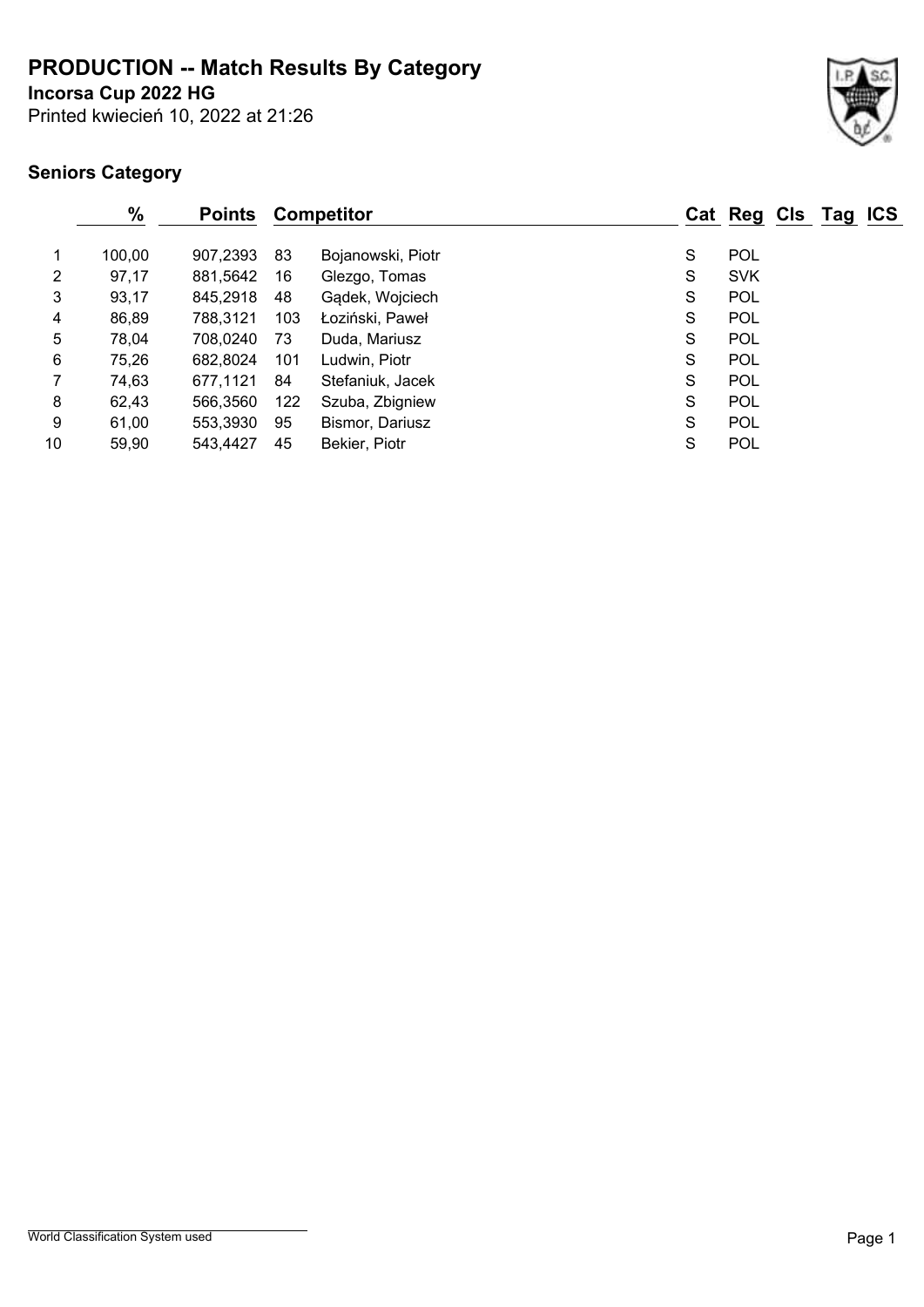**PRODUCTION -- Match Results By Category**

Printed kwiecień 10, 2022 at 21:26 **Incorsa Cup 2022 HG**



## **Juniors Category**

|   | $\frac{0}{0}$ | <b>Points Competitor</b> |       |                        |   | Cat Reg Cls Tag ICS |  |  |
|---|---------------|--------------------------|-------|------------------------|---|---------------------|--|--|
|   | 100.00        | 1128,5016 67             |       | Kaczmarczyk, Sebastian |   | <b>POL</b>          |  |  |
| 2 | 92.76         | 1046,7838 53             |       | Sieczka, Adam          | u | <b>POL</b>          |  |  |
| 3 | 55.78         | 629.4664                 | - 105 | Kurcz, Szymon          |   | <b>POL</b>          |  |  |
| 4 | 52.15         | 588,5574                 | - 23  | Chomicki, Szymon       |   | POL                 |  |  |

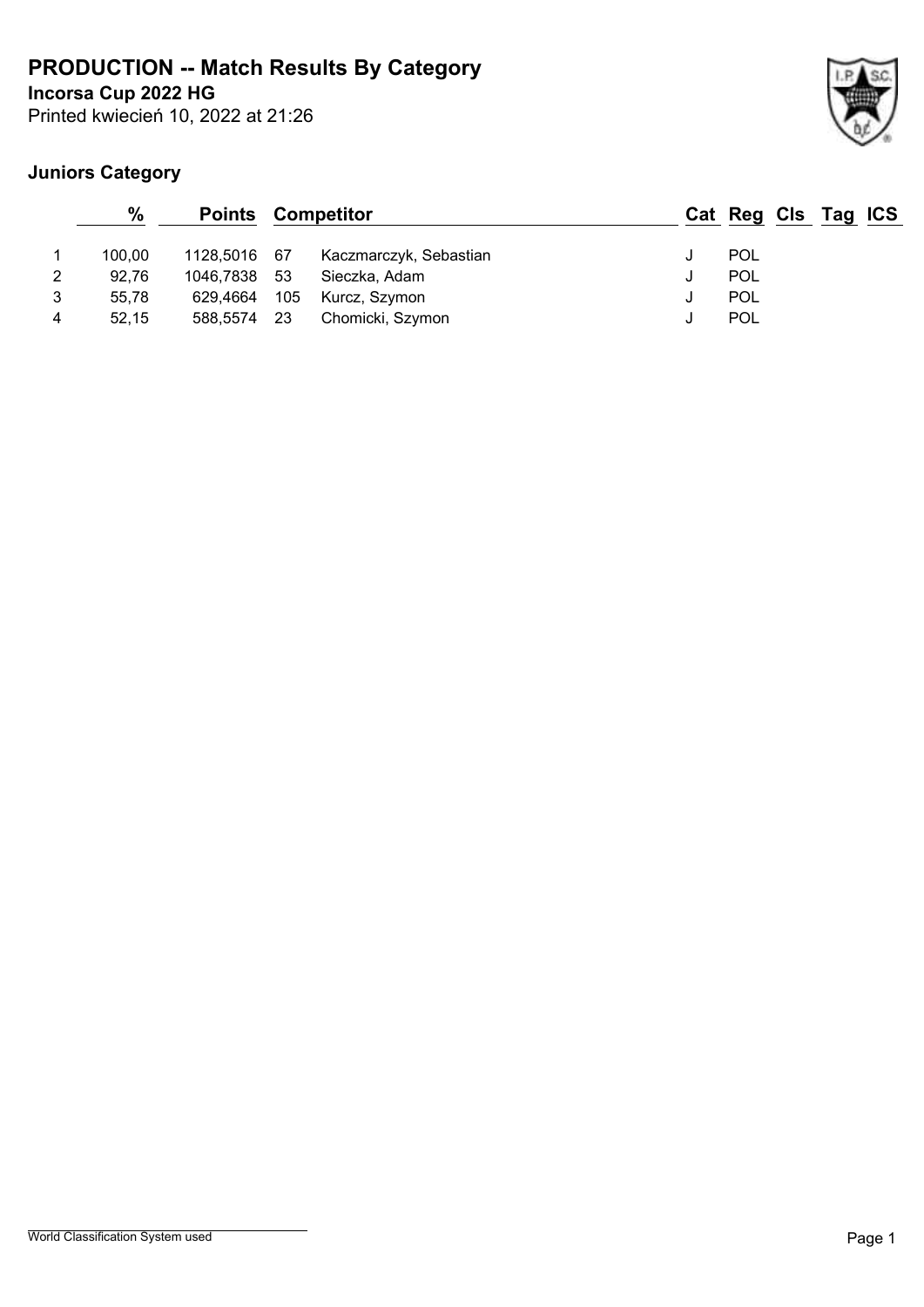**PRODUCTION -- Match Results By Category**

**Incorsa Cup 2022 HG**

Printed kwiecień 10, 2022 at 21:26

## **Super Seniors Category**

|   | $\%$   | <b>Points Competitor</b> |      |                      |    | Cat Reg Cls Tag ICS |  |  |
|---|--------|--------------------------|------|----------------------|----|---------------------|--|--|
|   | 100,00 | 751.9459                 | 80   | Kaczyński, Krzysztof | SS | POL                 |  |  |
| 2 | 93,92  | 706,2482 59              |      | Górka, Tadeusz       | SS | POL                 |  |  |
| 3 | 89,86  | 675,7172 87              |      | Berezowski, Paweł    | SS | <b>POL</b>          |  |  |
| 4 | 86,71  | 651,9993                 | - 34 | Unold, Jacek         | SS | POL                 |  |  |
| 5 | 65,49  | 492,4458                 | 129  | Pikul, Adam          | SS | POL                 |  |  |
| 6 | 27,63  | 207,7895                 | 136  | Wójcik, Mariusz      | SS | POL                 |  |  |
|   |        |                          |      |                      |    |                     |  |  |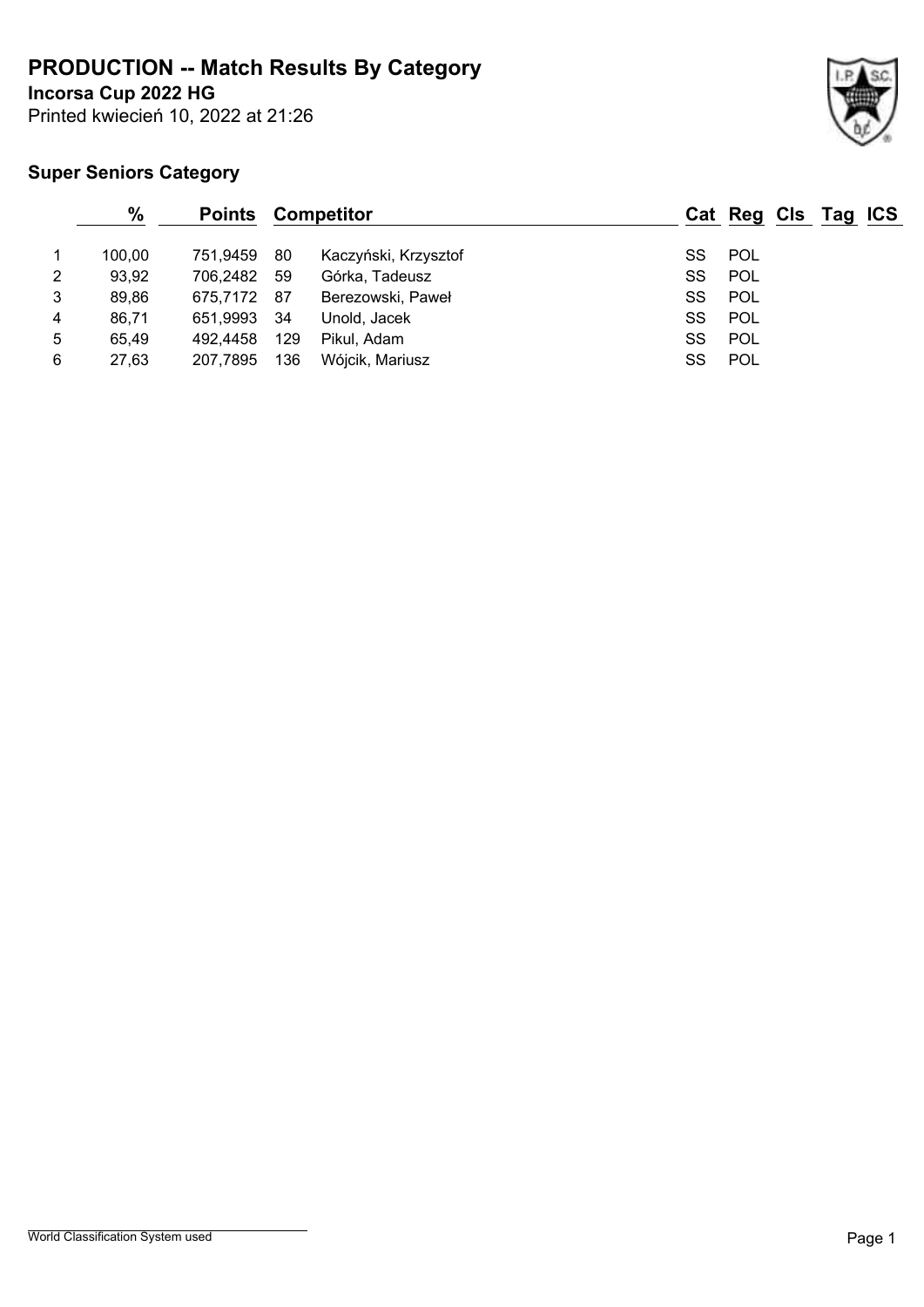# **PRODUCTION OPTICS -- Match Results By Category**

**Incorsa Cup 2022 HG**

Printed kwiecień 10, 2022 at 21:26



## **Ladies Category**

| %      | <b>Points Competitor</b> |                           |  | Cat Reg Cls Tag ICS |  |  |
|--------|--------------------------|---------------------------|--|---------------------|--|--|
| 100.00 |                          | 628,5783 133 Sowa, Joanna |  | POL                 |  |  |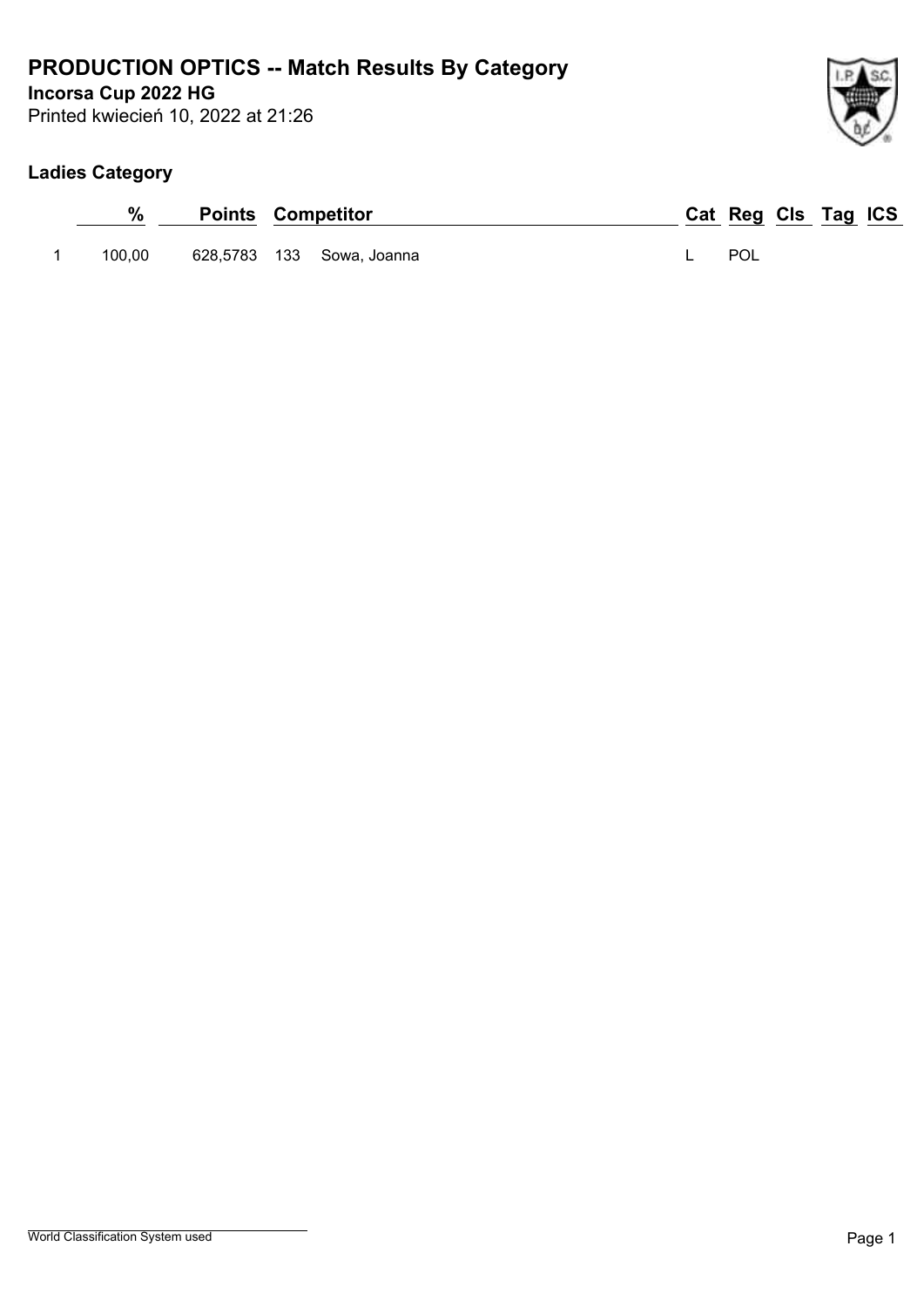# **PRODUCTION OPTICS -- Match Results By Category**

**Incorsa Cup 2022 HG**

Printed kwiecień 10, 2022 at 21:26



|   | $\frac{0}{0}$ | <b>Points Competitor</b> |     |                     |            | Cat Reg Cls Tag ICS |
|---|---------------|--------------------------|-----|---------------------|------------|---------------------|
|   | 100.00        | 860,9119 72              |     | Bocskoras, Benjamin | <b>SVK</b> |                     |
|   | 96.88         | 834.0666                 | 109 | Klonowski, Artur    | POL        |                     |
| 3 | 95.37         | 821.0912 21              |     | Minkowski, Adam     | POL        |                     |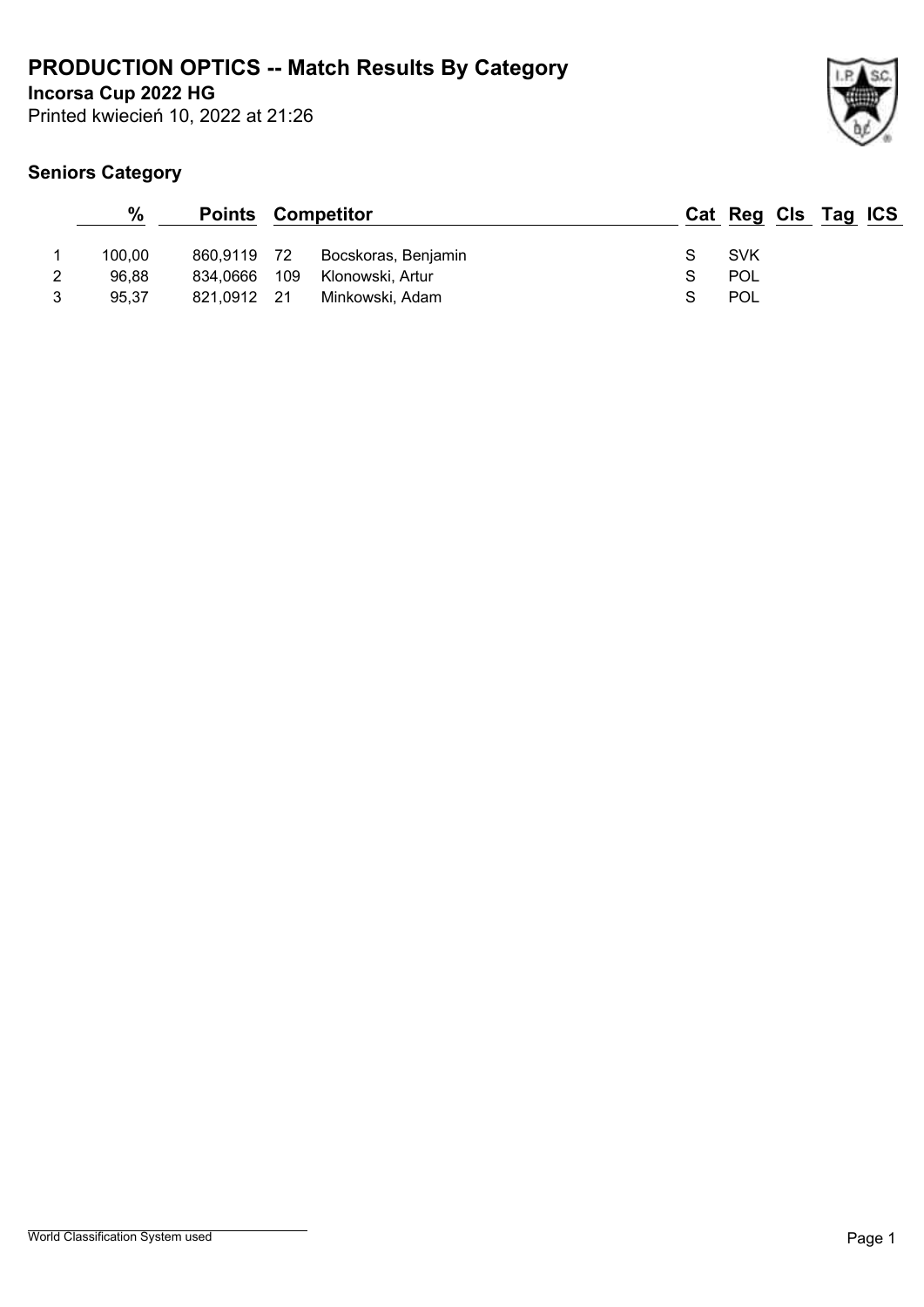**STANDARD -- Match Results By Category**

**Incorsa Cup 2022 HG**

Printed kwiecień 10, 2022 at 21:26



## **Ladies Category**

| %               |        | <b>Points</b> |     | <b>Competitor</b>    | Cat Reg Cls Tag ICS |  |  |
|-----------------|--------|---------------|-----|----------------------|---------------------|--|--|
| $\mathbf{1}$    | 100,00 | 867.2871      | 96  | Szymanek, Sonia      | <b>POL</b>          |  |  |
| $\overline{2}$  | 93,72  | 812,8422      | 13  | Helbin, Gabi         | <b>POL</b>          |  |  |
| 3               | 89,85  | 779,2964      | 47  | Murzydło, Małgorzata | POL                 |  |  |
| 4               | 89,12  | 772,9098      | 60  | Gdela, Gabriela      | POL                 |  |  |
| $5\phantom{.0}$ | 81,77  | 709,1596      | 17  | Szczesna, Anna       | <b>POL</b>          |  |  |
| 6               | 67,56  | 585,9265      | 32  | Ajmocka, Małgorzata  | POL                 |  |  |
| $\overline{7}$  | 57,42  | 498.0134      | 135 | Jarząbek, Adriana    | <b>POL</b>          |  |  |
| 8               | 48,76  | 422,9145      | 71  | Duricova, Gabriela   | <b>SVK</b>          |  |  |
| 9               | 45,54  | 394,9723      | 140 | Kieliba, Inez        | <b>POL</b>          |  |  |
|                 |        |               |     |                      |                     |  |  |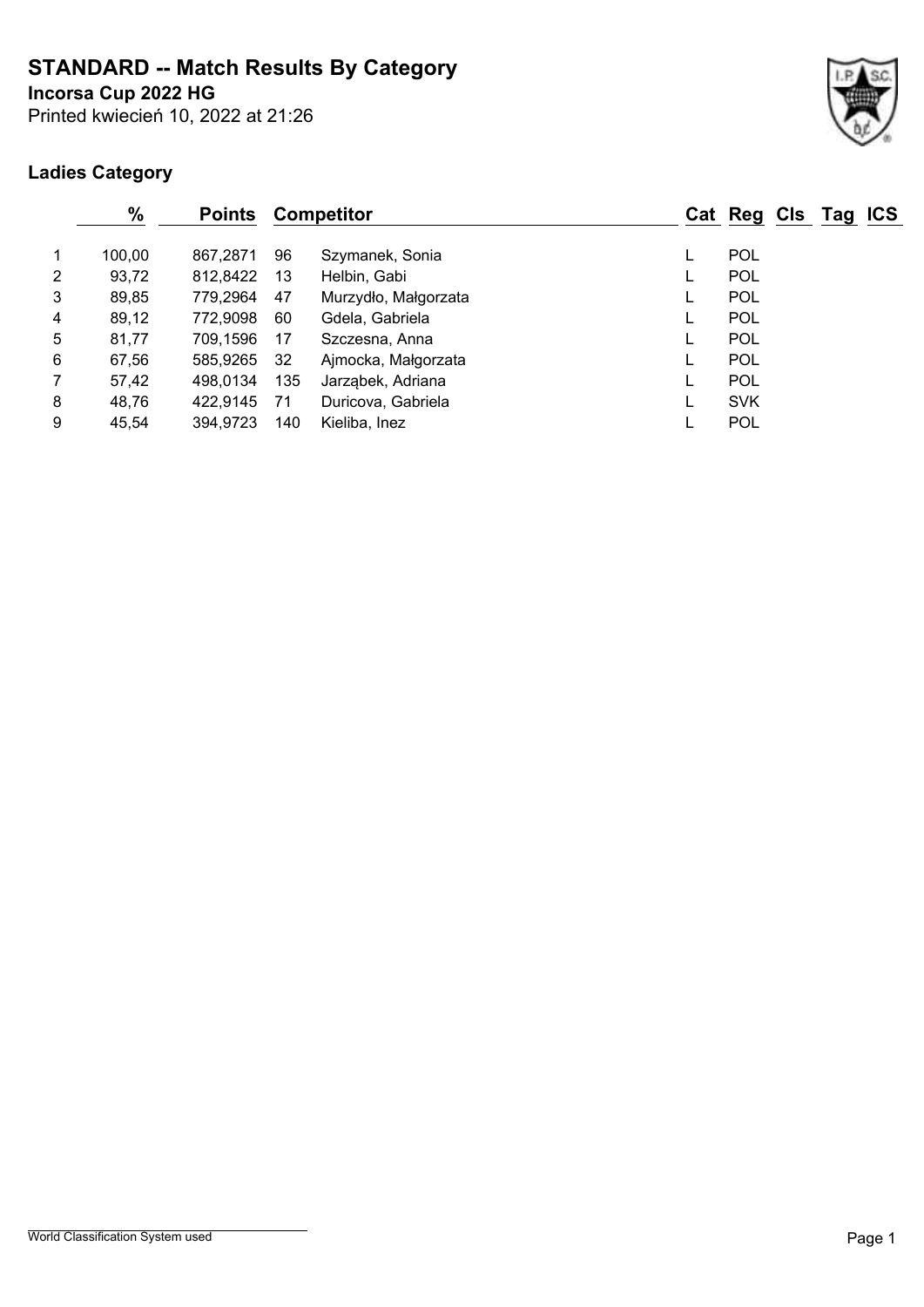**STANDARD -- Match Results By Category**

**Incorsa Cup 2022 HG**

Printed kwiecień 10, 2022 at 21:26



|   | $\%$   | <b>Points Competitor</b> |     |                 |   | Cat Reg Cls Tag ICS |  |  |
|---|--------|--------------------------|-----|-----------------|---|---------------------|--|--|
|   | 100.00 | 811.0085 69              |     | Burzec, Wiesław |   | <b>POL</b>          |  |  |
| 2 | 96,04  | 778,9044                 | 139 | Hoffman, Artur  |   | <b>POL</b>          |  |  |
| 3 | 84,37  | 684,2534                 | 132 | Noga, Tadeusz   | S | <b>POL</b>          |  |  |
| 4 | 8.91   | 72.2902                  | 123 | Karaś, Rafał    |   | <b>POL</b>          |  |  |